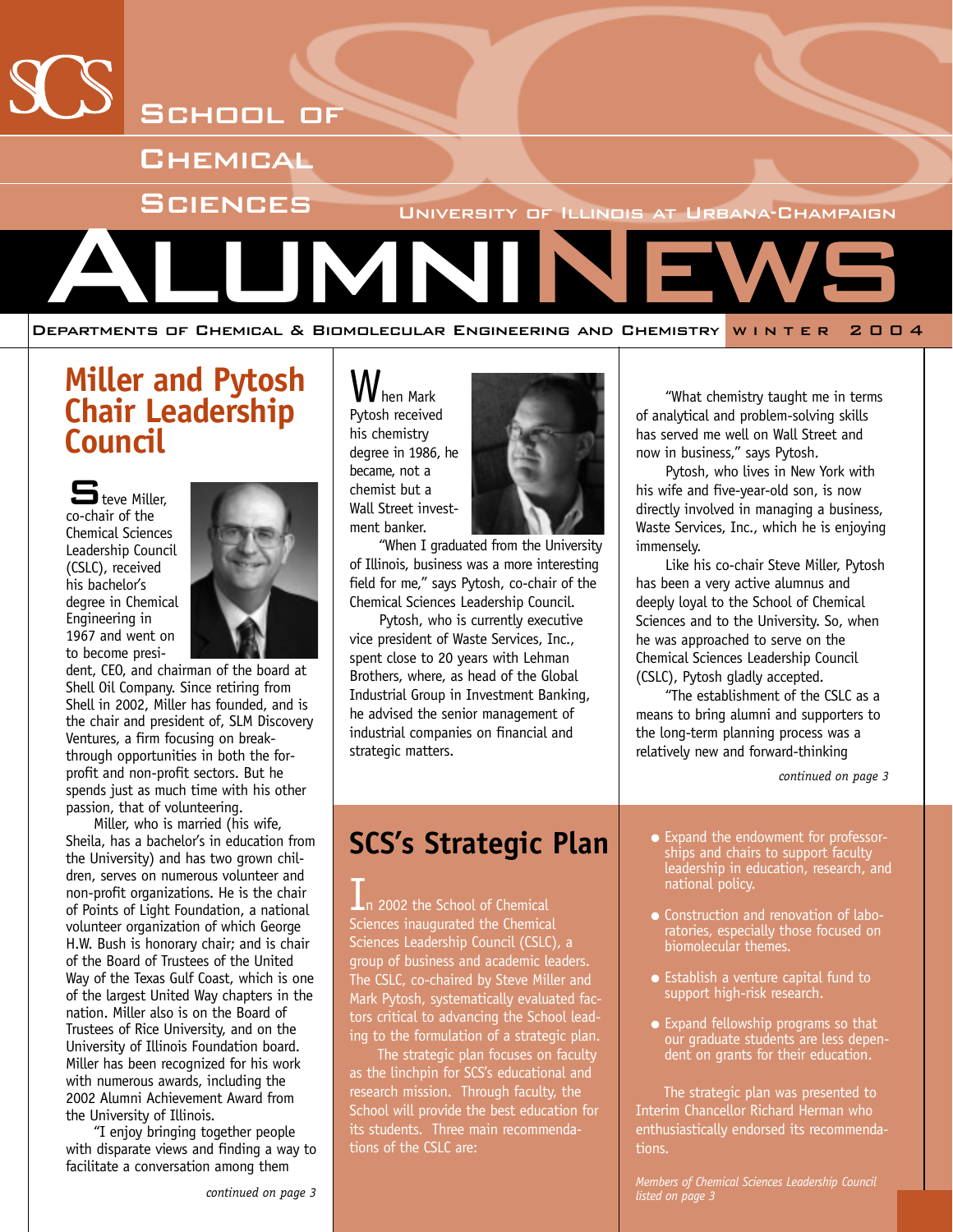



## **From the Director's Desk**

n this issue we describe the strategic planning process that results from a partnership with our alumni, faculty, and friends across America. This newsletter also illustrates the range of programs that this partnership serves and, often, directly supports: educational outreach, collaborative research initiatives, exceptional teaching.

I draw your particular attention to the new fellowship in medicinal chemistry honoring David Robertson. In his shortened life, David contributed significantly to the development of new medicines—the new fellowship allows us to honor his legacy by strengthening our ability to train new medicinal chemists. Our outstanding educational and research initiatives encompass undergraduates and graduate education, often combined, and they serve not only these students but also the world.

Thomas Rauchfuss

### **To reach the editor...**

 $\mathbf{Y}_{\text{ou can reach our office by email at}}$ scsnews@scs.uiuc.edu or by fax at (217) 333-3120. Please continue to send your news and also include comments on the newsletter, alumni and development programs and any questions you may have on any of the above. Have an idea for a story? We enjoy hearing from you.

SCS *Alumni News* is published twice a year by the School of Chemical Sciences at the University of Illinois at Urbana-Champaign. The newsletter is produced for the school by the College of Liberal Arts and Sciences Office of Publications.

#### *Written by Deb Aronson*

# **Student Affiliates Of ACS Help Others, Have Fun Too**

Despite their challenging course load, many undergraduates find time to participate in the University of Illinois American Chemical Society-Student Affiliates (ACS-SA) chapter. ACS-SA runs a successful tutoring program, provides a social network for students, and runs the highly popular "Kids and Chemistry" outreach program.

Targeted to third graders, "Kids and Chemistry" is intended to get youngsters interested in and excited about science. First established by Dr. Angie Cannon, the former ACS-SA faculty adviser, the program now has more than 200 volunteers and serves 30-40 area elementary schools within a 30-mile radius of campus.

Before going to the schools, the university students get a short training session so they'll feel comfortable presenting the material.

"Talking to a professor about acids and bases is very different from talking to a third grader about acids and bases," says Danielle Studer, who is the student director of "Kids and Chemistry" and is a junior.

The students often

come out transformed, says Studer. "They didn't realize the impact they could have on students."

"The elementary school kids think the university students are gods," adds ACS-SA adviser Tyson Miller, visiting teaching associate. "It's really, really neat to

watch. Often the university students don't know each other, they're nervous, and feeling inexperienced. But they figure it out and just really take to it. They feel like they have done something neat and changed the way science is viewed by kids. It's really rewarding."

Both Miller and the other ACS-SA adviser, Lauren Denofrio, teaching specialist, are committed to making the ACS-SA chapter reflect the high quality and good reputation of the chemistry program. This year they already have made great strides. Miller has revived the tutoring program, which is targeted to helping



*Front Row (left to right):* Chi Ho Chan, Danielle Studer, Alex Clemens (President), Luke Kinsinger (Vice President) *Back Row (left to right):* Victor Chan, Tyson Miller (Co-Advisor), Lauren Denofrio (Co-Advisor) *Not Pictured:* Jonathan "Yoni" Glassner, Lauren Ko

"Talking to a professor about acids and bases is very different from talking to a third grader about acids and bases."

undergraduates on campus, and middle school and high school students in the community. The demand and response has been enormous.

In addition, the ACS-SA executive board has organized several well-attended meetings, on topics like the graduate school admissions

process, and what it's like to be a medical doctor. They also had a canoe trip and held a couple fund-raising events. And the faculty advisers have successfully received ACS funding to take 10 students to the national ACS meeting in San Diego next March.

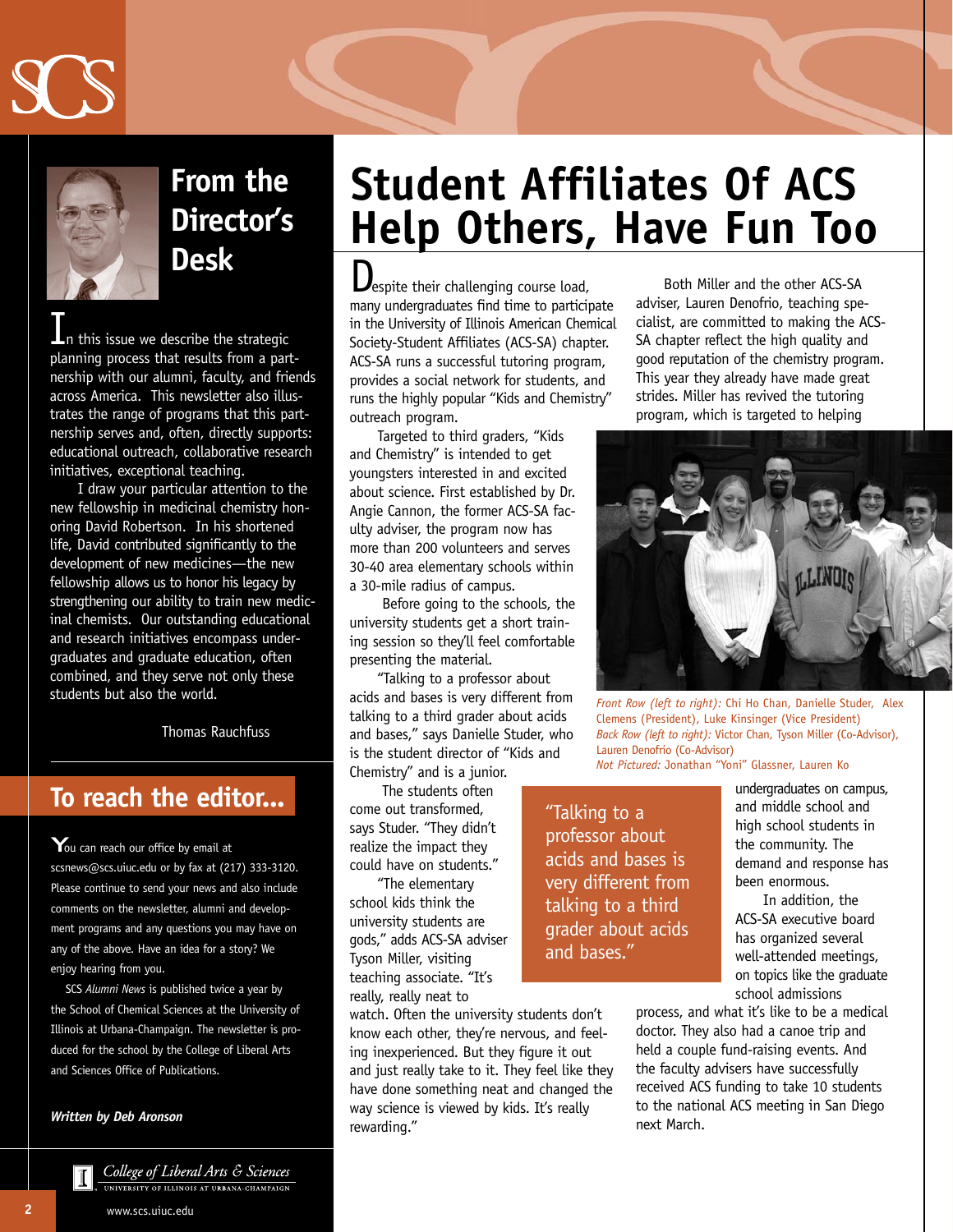## **Moore Receives Teaching Award**

#### **Members of Chemical Sciences Leadership Council**

**William F. Banholzer,** vice president, Global Technology for GE Plastics. Ph.D. '83, ChemE.

**Douglas L. Cole,** vice president for development, Affymax, Inc. Ph.D. '75, Chem.

**Kathleen A. Coleman,** founder, Lester E. and Kathleen A. Coleman Foundation. Wife of late Lester E. Coleman, former chair, CEO, and trustee of The Lubrizol Corp., former director, Harris Corp., Ph.D. '55, Chem.

**James L. Foght,** managing director, Vector Securities International, LLC, and founder and principal, Fought Enterprises LLC. Chair IVentures. Ph.D. '63, Chem.

**Peter B. Fox,** founder and principal, Fox Development Corporation. B.A. '74, Stanford.

**Wilbur H. Gantz,** chair and CEO, Ovation Pharmaceuticals, Inc. Former president, Baxter. B.A. '59 Princeton. M.B.A. '64 Harvard.

**Dennis M. Houston,** executive vice president, Exxon Mobil Corporation. B.S. '74, ChemE.

**Charles R. Kutal,** associate dean, University of Georgia**.** M.S. '68, Ph.D. '70 Chem.

**Barbara E. Loughman,** director and COO, Encore Pharmaceuticals, Inc. B.S. '62, (microbiology).

**Meredith Mallory,** owner, Meredith Mallory Jr. Investments. B.A. '41 (M.D. '44, Tulane).

**Steve J. Martin,** Dow Fellow and chief scientist at Dow Chemical Company. Ph.D. '78, Chem.

**John T. Marvel,** vice president and director, Magellan University; vice president (retired),Ethyl Corporation. B.A. '59, Chem. (Ph.D. '64, MIT).

**Steve Miller,** chair and president, SLM Discovery Ventures, Inc. Former president and CEO (retired), Shell Oil Company. B.S. '67, ChemE.

**David V. Milligan,** senior vice president and chief scientific officer (retired), Abbott Laboratories. Ph.D. '65, Chem.

**Mark Pytosh,** executive vice president, Waste Services, Inc. B.S. '86, Chem.

**Thomas M. Remec,** president, Beta Instruments Corporation. B.S. '74, Chem, M.S. '83, (metallurgical engineering).

**Helen Schwarz Schaefer,** director emerita and former vice chair, University of Arizona Foundation. Ph.D. '78, Chem.

**John P. Schaefer,** president and CEO, Research Corporation. Ph.D. '58, Chem.

**Leo (Jack) Thomas,** executive vice president (retired), Eastman Kodak, Co. Ph.D. '62, ChemE.



**J**effrey Moore, Lycan Professor of Chemistry, has received both the 2004 LAS Dean's Award for Excellence in **Undergraduate** 

Teaching and the Campus Award for Excellence in Undergraduate Teaching.

"We (professors) are all here because we love research and I'm no different. But the impact you have in front of 300 people when you've captured their attention is huge," says Moore. "There's this realization that there is hardly anything else that is more significant."

Moore has taught Chem 331, the second semester of organic chemistry for non-majors, for about seven years. About two years ago he also began teaching Chem 231, the first semester for nonmajors. That course, which is required, has 600 students enrolled in it. Moore refused to teach that as a single lecture course.

"The thing I try to do in class is to make it as informal as possible, to have a dialogue and engage the students as much as possible," says Moore. The enormous size of the class made that approach impossible, so Moore instead taught the course twice a day, in two 300-student sections.

His efforts were widely appreciated by his students. As one wrote, "Dr. Moore

frequently lectures while standing in the aisles of the auditorium which allows him to engage students in the lecture through regular eye contact and individually directed questions … In his class, one always feels welcome to speak up and ask questions, which is not always common in a class so large."

Moore strongly believes that it is especially important to leave nonchemistry majors with a sense of excitement and an understanding of the role organic chemistry plays in their lives. For example, there are many prepharmacy majors in Chem 231 and 331, notes Moore. They should have some understanding of and knowledge about the molecular basis of the compounds they will be working with.

"Dr. Moore played a pivotal role in my undergraduate career by transforming my opinion of chemistry from one of dismay to one of appreciation and understanding," one such student acknowledged.

In addition to his teaching recognition, Moore has received numerous awards for his research, including the Arthur C. Cope award from the American Chemical Society. He is also an associate editor of the Journal of the American Chemical Society and internationally recognized for research on dendrimers, crystal engineering and synthetic foldamers.

#### Miller *continued from page 1* Pytosh *continued from page 1*

which will get them to a place where they can agree how to go forward," says Miller of his numerous committee activities. "I like taking things that are important and have a big impact and bringing together the various stakeholders, and finding a way for them to arrive at *their* solution.

"Within the CSLC, we had a terrific participation and many really thoughtful ideas, all of which showed the dedication and the interest of the leadership council members. They want to make a difference, and they want to help the University achieve all that it can. So that makes it a rather special group."

approach for the University to address the significantly changing environment for public education in the United States," notes Pytosh.

"I have been impressed that the leadership in all levels of the University of Illinois are trying to stay in front of the changing dynamics and are asking for help from alumni and supporters who share the common goals of loyalty to the University and wanting to make a difference," says Pytosh.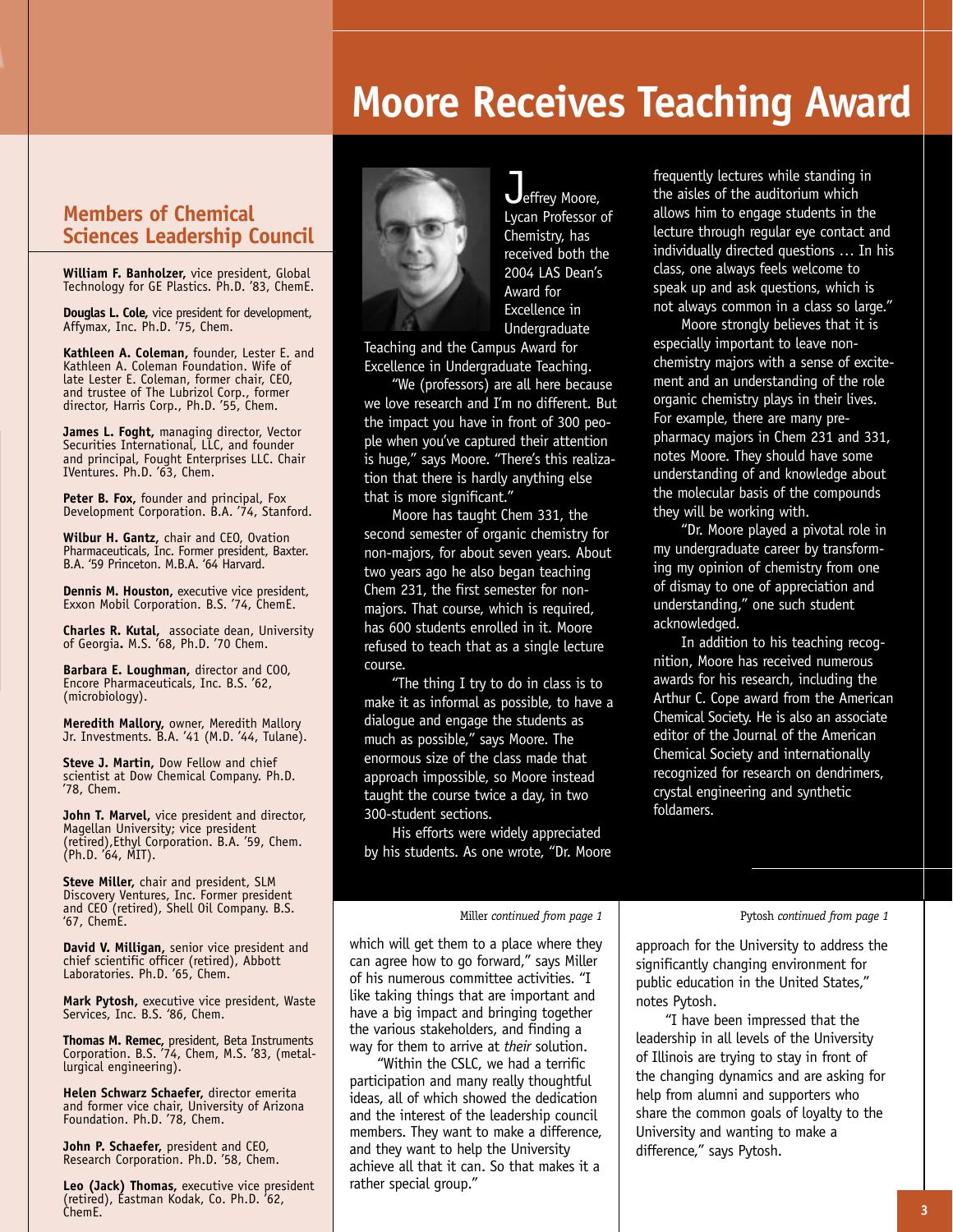

# **Two Major Projects Demonstrate the Breadth Of Chemical Sciences**

The School of Chemical Sciences has received funding for two major projects that will involve several faculty and students. One is called the Neuroproteomics Center, which will focus on proteomics and bioinformatics. The project, which is funded by the National Institute on Drug Abuse at the National Institutes of Health, at more than \$5 million, will study addiction mechanisms in the central nervous system and will integrate research groups with expertise in chemistry and bioinformatics with biologists and behavioral neuroscientists. The unifying

principle for the center will be cell-cell signaling. The lead investigator on the project will be Jonathan Sweedler, Lycan Professor of Chemistry. He is joined by two collaborators: Neil Kelleher, assistant professor of chemistry; and Sandra Rodriguez-Zas, associate professor of animal sciences.

The second project, which is titled the MEMS *Gas Chromatograph with Nanotube, Nanogate, and MicroM8 Detectors,* provides almost \$5 million dollars to support development of a compact, lowpower, portable gas analyzer. The ultimate

### **"Nanodiscs" Help Study of Membrane Proteins**

Professor Stephen Sligar and his students have consistently garnered international attention for their research at the "big intersection" where biology, chemistry, and physics meet. Most recently, the Sligar group discovered a way to solve a hard problem: keeping membrane proteins

intact so they can be studied. Membrane proteins, critical in cell signaling and generally as cellular gatekeepers, are notoriously difficult to study. When removed from their native environment, these membrane proteins usually fall apart, looking like "scrambled eggs," says Sligar, who is the Gunsalus Professor in the departments of biochemistry and chemistry and the College of Medicine.

Since the late 1990s, Sligar's research group has been working to understand the "machines of the cell," those structures typically between 10 and 100 nanometers in size that make cells work. That goal

led them to engineer an environment that mimics the cell membrane, where membrane proteins are found. This engineered environment is formed by combining scaffold proteins with phospholipids to form a nanoscale disc, which looks in Sligar's words, "like sushi." The phospho-

lipids form a bilayer just like they do in a cell membrane. The waterfriendly face of the encircling membrane scaffold protein points out and the lipid-friendly face of the helix nestles up against the non-polar part of the lipids.

"The magic of this is that these discs self assemble. Nature does this with an amazing degree of precision and fidelity," says Sligar.

Sligar and his students are using their nanodiscs to study G protein-coupled receptors (GPCRs), which are the target of many pharmaceutical agents.



**Members of Professor Sweedler's research group have recently attracted national attention for their studies on seratonin, a key neurotransmitter. Clockwise from top left: Jeffrey Stuart, doctoral student in the department of chemistry; Stanislav S. Rubakhin, senior research scientist at the Beckman Institute; Jennifer A. Jakubowski and Elena Romanoava, both doctoral students in the department of chemistry.** 

goal is to create a device that will be smaller than two cubic centimeters, can analyze gases in seconds, use hardly any power, and be as accurate and sensitive as gas chromatography or mass spectrometry. Applications for such devices include homeland security and remote sensing. The project is funded by the Defense Advanced Research Projects (DARPA), a wing of the Defense Department that funded, among other things, the Internet. The lead investigator is Richard Masel, professor of chemical and biomolecular engineering. Co-investigators include Michael Strano, assistant professor of chemical and biomolecular engineering; Mark Shannon, professor of bioengineering and of mechanical and industrial engineering; and Keith Cadwallader, associate professor of food chemistry.



*Adrenergic G-protein coupled receptor functionally solubilized by self-assembly into a 10 nm diameter Nanodisc***.**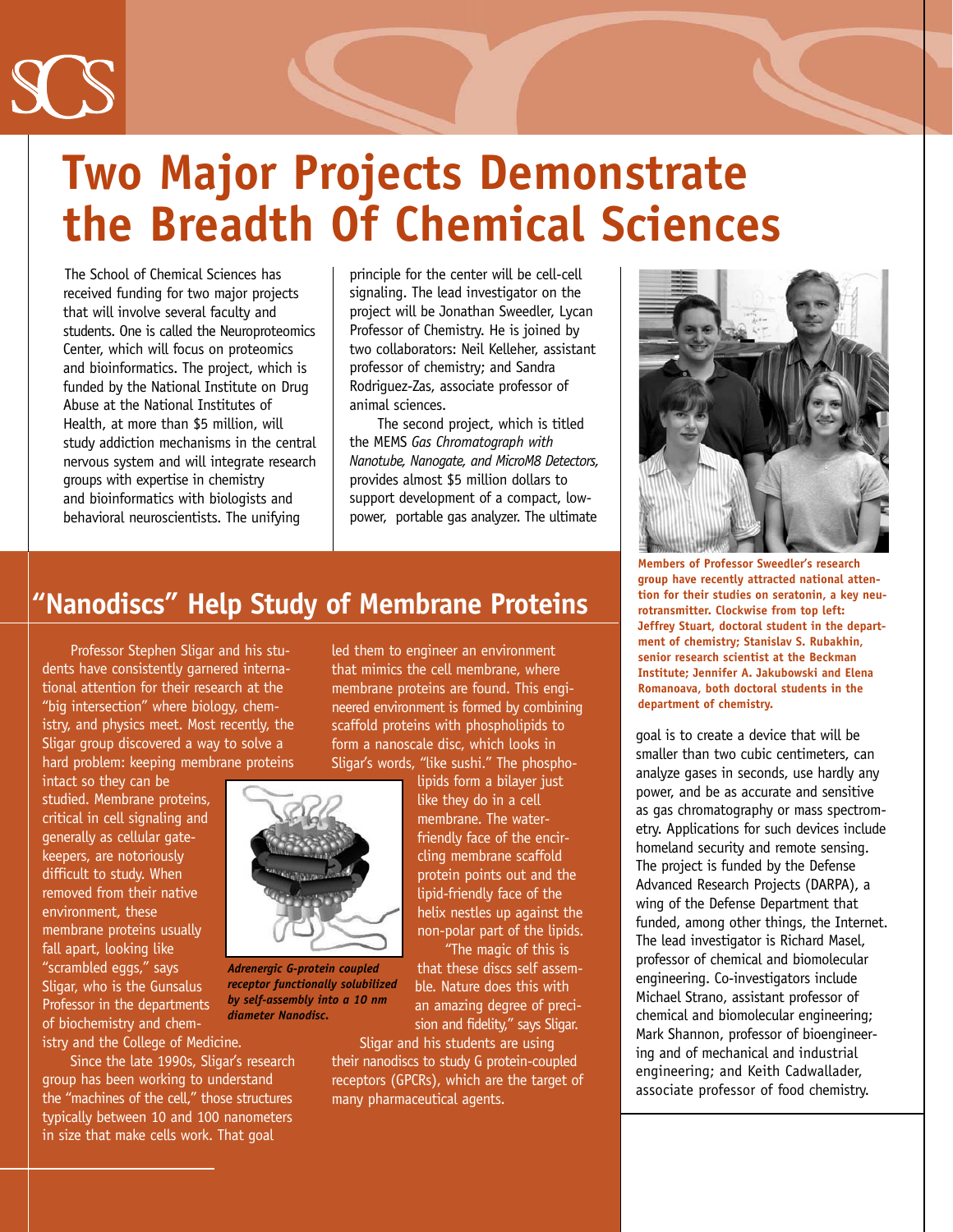#### ChBE Researchers Reduce Guesswork Related to Crystallization

Several laboratories in the Department of Chemical and Biomolecular Engineering are investigating various aspects of crystals, from simplifying X-ray crystallography to measuring and controlling crystallization processes.

Since the mid-1900s, X-ray crystallography has been one of the most reliable methods to determine the atomic structure of molecules, including proteins. Knowing the structure of a protein, and how it is folded, is key to understanding how it functions, including if and how the protein binds to other molecules. This fundamental information is critical to pharmaceutical development and biological research.

X-ray crystallography, however, is a complicated technique that often involves time-consuming, and sometimes



**The surface of a pharmaceutical crystal, courtesy Professor Richard Braatz.**

hit-or-miss, calculations. Recently Nick Sahinidis' laboratory developed a novel algorithm that enables the structure of "centro-symmetric" molecules to be determined with no ambiguity in a matter of minutes instead of days. Sahinidis' mathematical skills are the basis of a recent NIH grant in collaboration with Nobel Laureate Herbert Hauptman.

Two other ChBE laboratories are advancing our understanding of and control of crystallization processes. Both research groups' findings have important applications in the pharmaceutical field,

because crystal size, shape, and habit are critical in determining the viability of different drug formulations.

Chip Zukoski's group investigates the factors that influence the crystal nucleation and growth. His research group has developed ways to determine solution conditions leading to the formation of protein crystals — a

Both research groups' findings have important applications in the pharmaceutical field, because crystal size, shape and habit are critical in determining the viability of different drug formulations.

key limiting step in protein structure determination. These studies are already providing useful insights applicable to protein crystallization.

Richard Braatz's group combines theoretical analysis and numerical methods with state-of-the-art sensors to control crystallization. Using infrared spectroscopy, combined with video microscopy and laser backscattering, his group characterizes crystallization *in situ*. With this information, he can adjust conditions such as concentration and temperature to obtain crystals of particular size and shape. Many pharmaceutically important compounds are administered as solids, and it is well known that the microstructure of these solids significantly affects their medicinal properties.

## Robertson Endowment for Medicinal Chemistry Established



The medicinal chemistry program division of the American Chemical Society (ACS) devoted an afternoon to a memorial symposium in honor of

David Robertson at the annual meeting in Philadelphia this past August. Robertson, Ph.D. '81, died suddenly August 16, 2003, at the age of 48.

John Katzenellenbogen, professor of chemistry, in his introductory remarks, spoke of Robertson as a graduate student and their work together later as colleagues. "One of Dave's favorite sayings was 'making medicine that matters," remembered Katzenellenbogen. "People remember Dave's passion for science and his respect for people. Even his personal email (nurxhunter@aol.com) reflected his drive to find new medicines." His other favorite saying, remembers Katzenellenbogen, was "okay, let's go find some drugs."

In addition, an endowment was established in the Department of Chemistry by Pfizer and others to fund fellowships and lectureships in medicinal chemistry and chemical biology. For those interested in contributing to the University of Illinois Robertson/Pfizer Fund, checks can be sent to University of Illinois Foundation, Harker Hall, P.O. Box 3429, 1305 W. Green St., Urbana, IL 61801, or call Leslie Vermillion; director of development for the School of Chemical Sciences at (217) 244-0826 or ljv@uiuc.edu.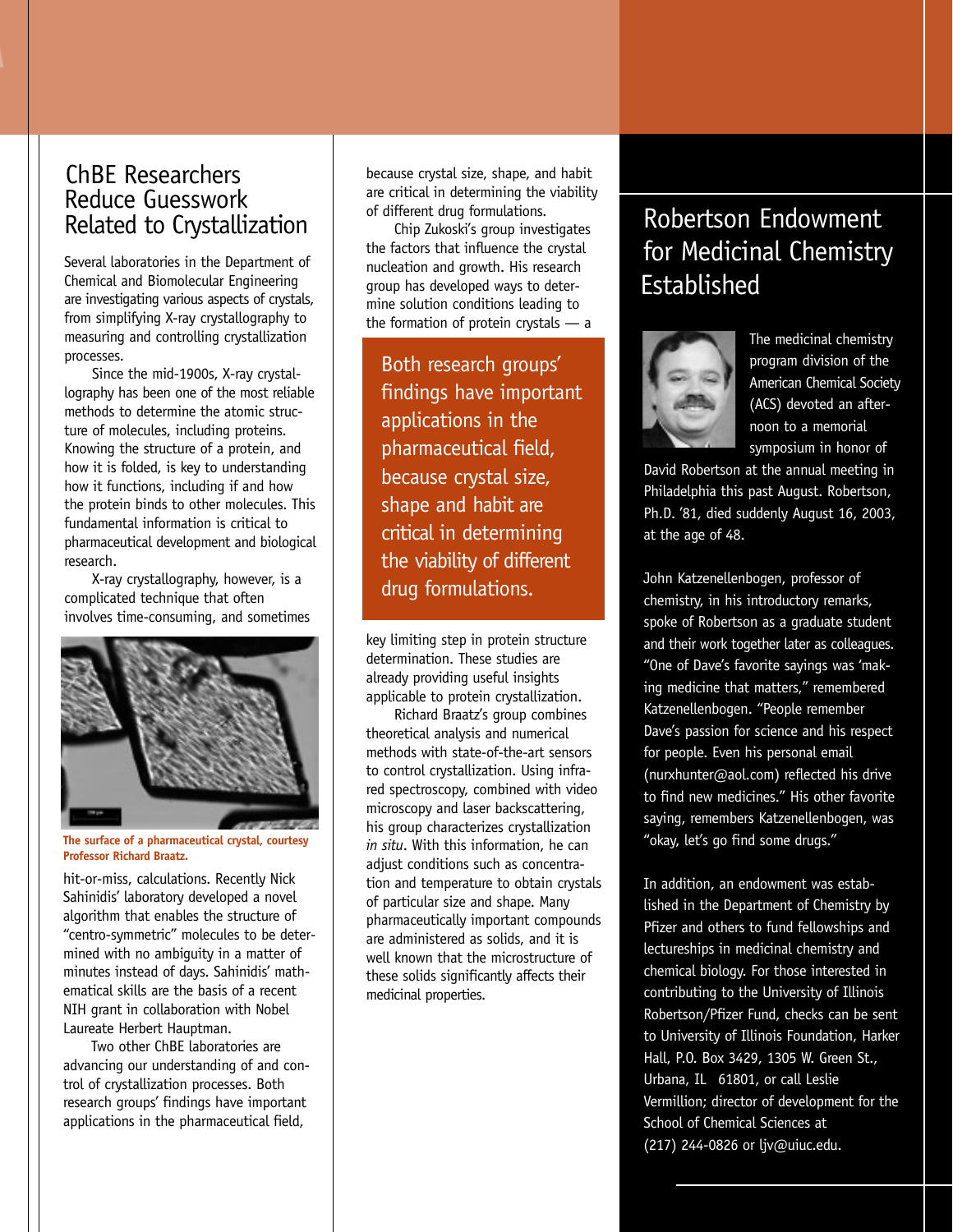## **IN MEMORIAM**

**Edward G. Ballweber**, BS '42, died March 3, 2004, in Illinois. He is survived by four children and six grandchildren.

**Arnold O. Beckman**, BS '22, ChemE, and MS '23, Chem, died May 18, 2004. Dr. Beckman was a legendary philanthropist whose \$40 million gift to the University of Illinois in 1985 established the Beckman Institute for Advanced Science and Technology, one of the nation's premier centers for interdisciplinary scientific research. That gift also remains the largest single gift made to the University of Illinois. The pH meter was Dr. Beckman's best-known invention. "Arnold Beckman was inventive and creative and an ideal University of Illinois alumnus," James J. Stukel, University of Illinois president, said. "He was a practical man, modest and unassuming, generous with his time, his energy and his personal fortune. And he played a mean piano."

Former faculty member **Virgil Boekelheide** died on September 24, 2003. He was 84. Boekelheide had a long and distinguished career in chemistry. He taught at the University of Illinois from 1943-46 before he moved to the University of Rochester and later to the University of Oregon, from which he retired in 1984. He is perhaps best known for his study of cyclophanes, compounds consisting of two benzene rings held closely together by ethano bridges.

**W. Scott Chilton**, PhD '63, Chem (Rinehart), died August 5, 2004, while hiking on Mt. Adam in Washington State. At the time of his death, Dr. Chilton was a member of the Department of Botany at North Carolina State University.

**Robert Clarkson**, director of the NMR laboratory in the early 1980s, died August 12, 2004. He was 61. At the time of his death, Dr. Clarkson was a professor in the Department of Veterinary Clinical Medicine. He had served in various faculty positions at the University of Illinois since 1982. Dr. Clarkson's research involved magnetic resonance methods to characterize the molecular structure of disordered materials. He is survived by his wife, Jean, and three children.

**Jean V. Crawford**, PhD '50, Chem (Frank), died April 16 in Lexington, MA. Crawford was the Charlotte Fitch Roberts Professor of

Chemistry Emerita at Wellesley College. She worked as one of the first women chemists in Eastman Kodak's synthetic organic research laboratories before coming to University of Illinois for her doctorate. Dr. Crawford had a distinguished career at Wellesley, where she was chair of the chemistry department twice, dean of the classes of 1957 and 1968, and dean of students 1966-68. She also received numerous grants and fellowships from the National Science Foundation and contributed articles to many leading professional journals.

**Mark A. Sprecker**, who did postdoctoral work with Nelson Leonard, died March 11, 2004, at the age of 56. Dr. Sprecker, who specialized in fragrances, spent his entire career with IFF in Union Beach, NJ. He was director of global chemical development at the time of his death. He had more than 100 patents to his name.

**John P. Tordella**, MS '42, PhD '44 (Clark), died Feb. 2, 2004. He had spent 38 years as a research associate at DuPont Co. in Wilmington, DE. He is survived by his wife of 60 years, Mildred Rees Tordella, eight children, 25 grandchildren, and six great-grandchildren.

**Peter Yankwich**, a former Chemistry professor, died December 1, 2004 in Santa Barbara. Professor Yankwich was born 1923 in Los Angeles and received his BS and PhD from the University of California at Berkeley where he worked also on the Manhattan Project. At Illinois he became head of the division of physical chemistry and vice president for academic affairs. Yankwich served on many advisory councils including organizing the task force that wrote the report "Tomorrow", which strongly influenced chemical education. Yankwich was internationally recognized for his contributions on nuclear chemistry, radiocarbon tracers, and isotope effects. Among his many awards, he was Phi Beta Kappa and Wakefield Awardee for "excellence as a teacher and scholar and for outstanding service to the University, State, and Nation."

## **ALUMNI NOTES**

**Charles H. "Hap" Fisher,** MS '29, PhD '32, Chem (Fuson), has been honored with the Charles H. Fisher Lecture series at Roanoke College, where he received his chemistry bachelor's degree in 1928. Fisher was Professor R.C. Fuson's first American student and has had a phenomenal career the U.S. Department of Agriculture in Texas, Louisiana, Florida and North Carolina. Under his direction, the laboratories achieved international fame for research on the chemistry of cotton, cottonseed, peanuts, sugar cane, and pine gum. He was named a Chemical Pioneer in 1966 and a Pioneer in Polymer Science in 1981 and has honorary degrees from Tulane University (1953) and Roanoke College (1963).

**Philip Horwitz,** PhD '57 (Moeller), received the Becquerel Medal from the Royal Society of Chemistry, in recognition for high achievement in the area of radiochemistry (166 publications and 40 patents). Horwitz remains senior consulting scientist to Eichrom Technologies and President of PG Research Foundation of Darien, IL.

**Darsh Wasan,** BS '60, ChemE (Hanratty), Motorola Chair Professor of Chemical Engineering and Vice President for International Affairs at the Illinois Institute of Technology, has been elected to the National Academy of Engineering for "pioneering research, inspirational teaching, and novel technology development in colloidal processing and interfacial rheology." In addition, Wasan was selected as one of two winners of the 2004 Langmuir Lecture award from the ACS division of colloid and surface chemistry.

**Tom Fahidy**, PhD '65, ChemE (Perlmutter), was named distinguished professor emeritus in May 2004 by the University of Waterloo. He has achieved wide recognition for his research on electrochemical engineering.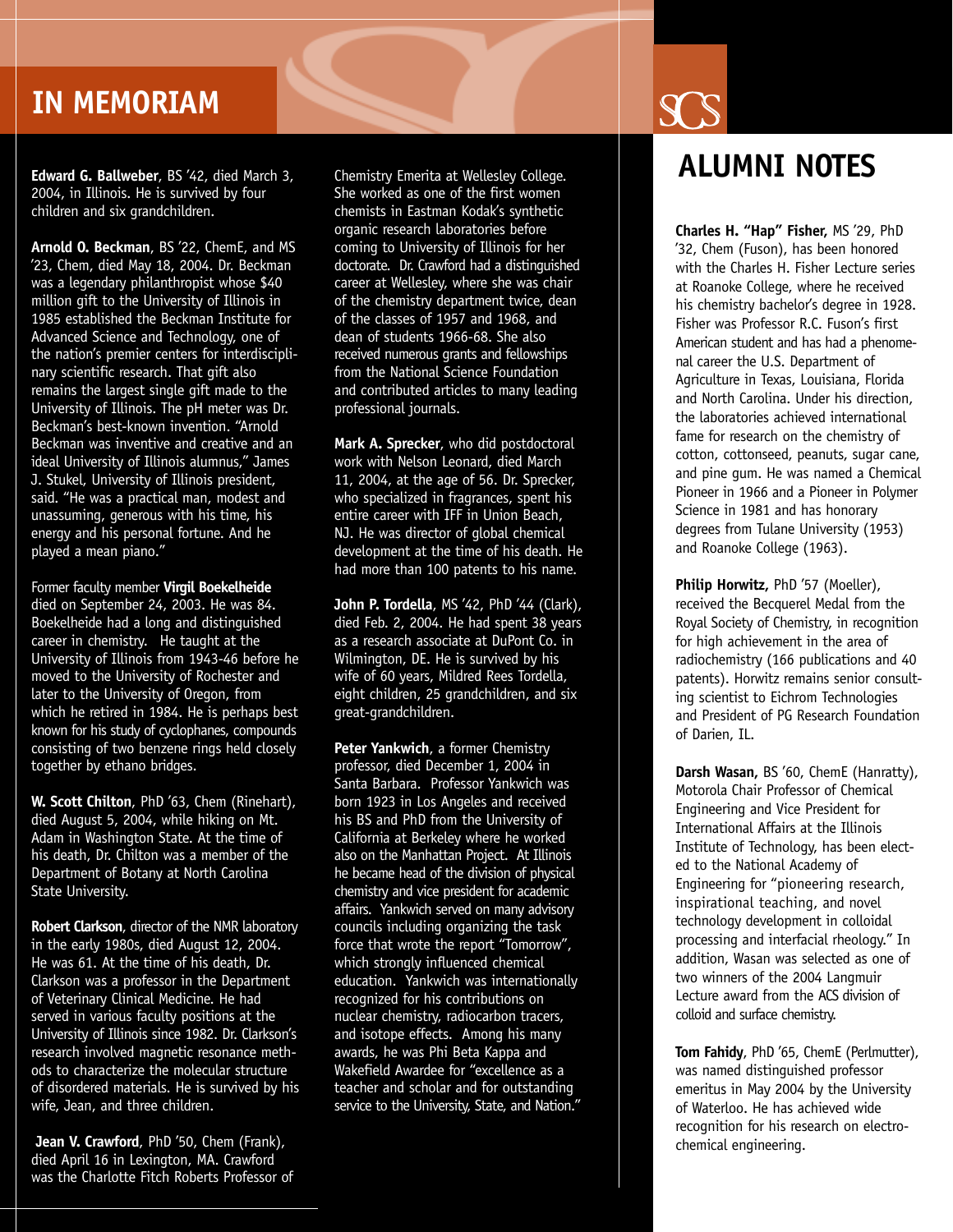**Mary-Dell Chilton,** MS '60, PhD '67, Chem (Hager), was inducted in the 2004 Hall of Fame of the Women in Technology International Foundation. A member of the National Academy of Sciences, she is founder and distinguished scientist at Sygenta Biotechnology.

Jane Meinhold, BS '73, Chem, is currently working as a Neuroscience Research Scientist for Abbott Laboratories. Part of her responsibilities include visiting physicians and sharing information about the latest trials developed at Abbott.

**Joel M. Hawkins,** BS '81, Chem, received the Siegfried Medal, awarded jointly by the Universität Zürich and Siegfried Ltd in recognition of his contributions in process development, including the development of new synthetic methods, the elucidation of reaction mechanisms, and the automation of process optimization. After graduating from Illinois, Hawkins received his PhD in 1986 from MIT, studied as a postdoc at CalTech and spent several years Berkeley. A highlight of his research endeavors is a remarkably efficient synthesis of CP-195 543, an important anti-inflammatory drug.

**John Vohs,** BS '83, ChemE, is currently serving as the Carl V.S. Patterson Professor and Chair of Chemical and Biomolecular Engineering at the University of Pennsylvania. He has achieved wide recognition for his studies on surface oxides.

**Thomas C. Chen,** BS '84, Chem, has been appointed associate professor of neurosurgery and pathology at the University of Southern California Keck School of Medicine.

**Scott L. Rakestraw,** BS '84, ChemE, has founded The Branta Group, which services global life science and health care investment companies. After graduating from

Illinois, he received his PhD in biochemical engineering at MIT and then worked with DuPont Ventures, Altus Pharmaceuticals, and Orchid BioSciences. He lives in Bucks County, PA with his wife Julie and two children.

**Michael Harmata,** MS '85, PhD '90, Chem (Denmark), Norman Rabjohn Distinguished Professor of Chemistry at the University of Missouri-Columbia, had his work on chiral molecular tweezers featured on the cover of Accounts of Chemical Research. Harmata was also recently awarded an NIH grant to study antitubercular activity of benzothiazines, the chemistry of which he has pioneered.

**Scott P. Lockledge,** PhD '90, Chem (Klemperer) will be leaving the Chemical Heritage Foundation to try his hand at entrepreneurship. Remaining in the Philadelphia area, he will join with former Exxon colleagues to start a company developing advanced lubrication systems.

**Michael ZumMallen,** BS '90, ChemE, who went on to receive his PhD in 1995 at Minnesota, received Dow's Cramer Award for excellence for his role in the advancement of Dow's propylene-ethylene copolymerization technology. Mike lives in the Houston area with his wife Lynn and two children, ages 6 and 3.

**Zhi Xu,** postdoctoral fellow 1991-94 (Bohn), has won the University of Missouri's 2004 Faculty Entrepreneur of the Year award for his part in the invention and commercialization of a new ultrasensitive spectrophotometer. The award, which includes a cash prize, recognizes technical insights that allow increasing the device's sensitivity by one hundred fold.

**Robert H. Havlin,** BS '97, Chem (Oldfield), received a \$500,000 Career Award at the Scientific Interface grant from the Burroughs Welcome Fund. Havlin, after publishing 12 papers with Professor Oldfield, obtained his PhD at Berkeley and a postdoc with NIH. His new grant is "transportable" to a new faculty position.

**Laura Page Ford,** MS '97, PhD '99, ChemE (Masel), was recently promoted to Associate Professor in Chemical Engineering at the University of Tulsa. She studies surface etching and bioremediation.

**Antonios Doufas,** MS '98, PhD '00, ChemE (McHugh), received the 2004 Kun Sup Hyun Award, one of Dow Chemical's prestigious awards, named after the founder of Dow's Polymer Processing Group. Aspects of this award-winning research are described in the Journal of Macromolecular Science, part C, volume 44.

**Margaret E. Kosal,** PhD '01, Chem (Suslick) has taken a new position as Science Fellow at Stanford's Center for International Security & Cooperation where she will focus on "the intersection between emerging science and domestic and international policy issues." Her work is highlighted in the December 13th issue of C&E News.

**Cory J. Berkland,** MS '01, PhD '03, ChemE, (Pack) has accepted an Assistant Professorship at the Univeristy of Kansas with appointments in two departments, Chemical and Petroleum Engineering and Pharmaceutical Chemistry.